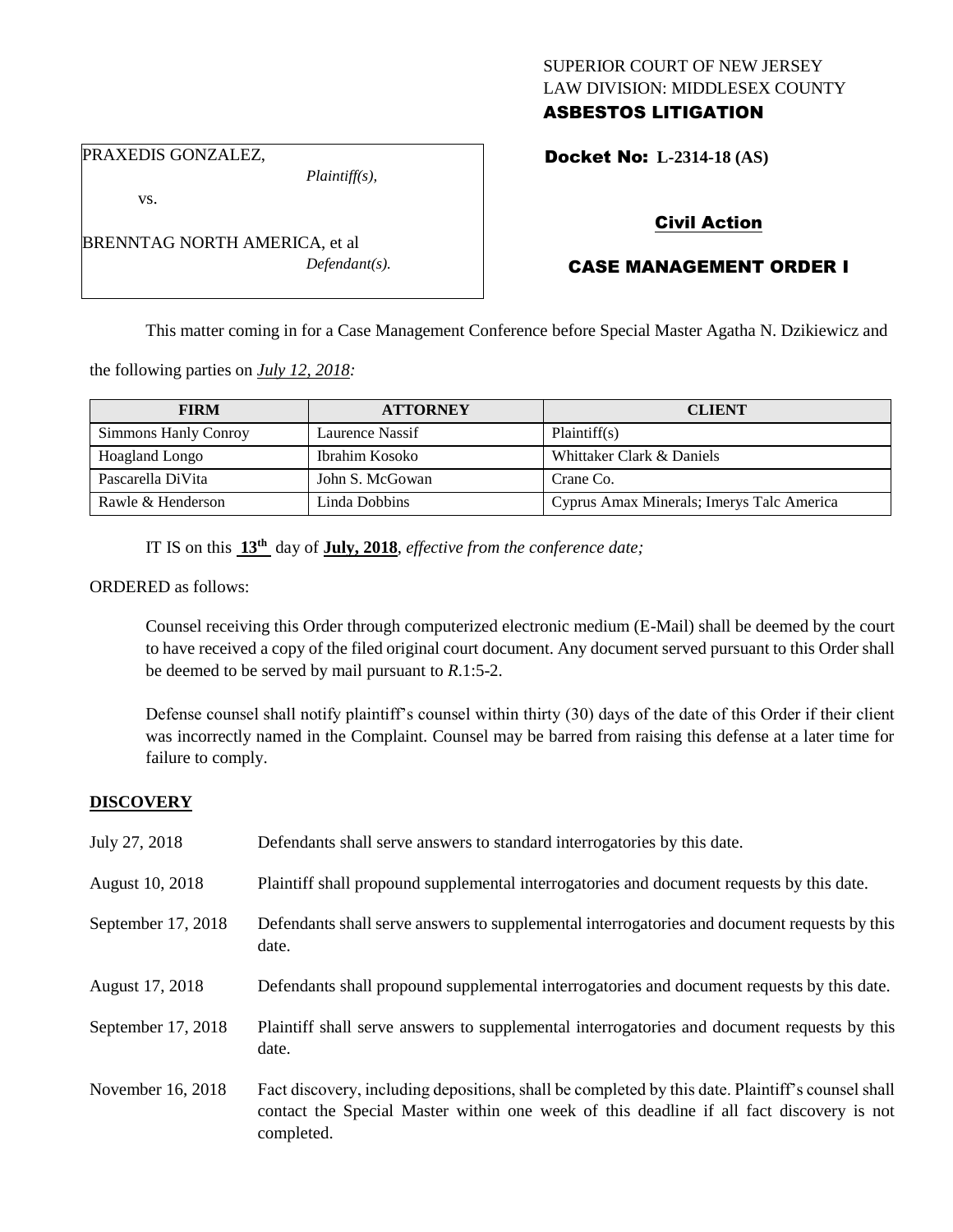November 16, 2018 Depositions of corporate representatives shall be completed by this date.

### **EARLY SETTLEMENT**

January 18, 2019 Settlement demands shall be served on all counsel and the Special Master by this date.

# **SUMMARY JUDGMENT MOTION PRACTICE**

- January 18, 2019 Plaintiff's counsel shall advise, in writing, of intent not to oppose motions by this date.
- February 1, 2019 Summary judgment motions shall be filed no later than this date.
- March 1, 2019 Last return date for summary judgment motions.

## **MEDICAL DEFENSE**

- January 14, 2019 Plaintiff shall serve medical expert reports by this date.
- April 12, 2019 Defendants shall identify its medical experts and serve medical reports, if any, by this date. In addition, defendants shall notify plaintiff's counsel (as well as all counsel of record) of a joinder in an expert medical defense by this date.

### **LIABILITY EXPERT REPORTS**

- January 14, 2019 Plaintiff shall identify its liability experts and serve liability expert reports or a certified expert statement by this date or waive any opportunity to rely on liability expert testimony.
- April 12, 2019 Defendants shall identify its liability experts and serve liability expert reports, if any, by this date or waive any opportunity to rely on liability expert testimony.

#### **ECONOMIST EXPERT REPORTS**

- January 14, 2019 Plaintiff shall identify its expert economists and serve expert economist report(s), if any, by this date or waive any opportunity to rely on economic expert testimony.
- April 12, 2019 Defendants shall identify its expert economists and serve expert economist report(s), if any, by this date or waive any opportunity to rely on economic expert testimony.

#### **EXPERT DEPOSITIONS**

May 3, 2019 Expert depositions shall be completed by this date. To the extent that plaintiff and defendant generic experts have been deposed before, the parties seeking that deposition in this case must file an application before the Special Master and demonstrate the necessity for that deposition. To the extent possible, documents requested in a deposition notice directed to an expert shall be produced three days in advance of the expert deposition. The expert shall not be required to produce documents that are readily accessible in the public domain.

#### **PRE-TRIAL AND TRIAL**

May 1, 2019 @ 10:00am Settlement conference. All defense counsel shall appear with authority to negotiate settlement and have a representative authorized to negotiate settlement available by

 $\_$  ,  $\_$  ,  $\_$  ,  $\_$  ,  $\_$  ,  $\_$  ,  $\_$  ,  $\_$  ,  $\_$  ,  $\_$  ,  $\_$  ,  $\_$  ,  $\_$  ,  $\_$  ,  $\_$  ,  $\_$  ,  $\_$  ,  $\_$  ,  $\_$  ,  $\_$  ,  $\_$  ,  $\_$  ,  $\_$  ,  $\_$  ,  $\_$  ,  $\_$  ,  $\_$  ,  $\_$  ,  $\_$  ,  $\_$  ,  $\_$  ,  $\_$  ,  $\_$  ,  $\_$  ,  $\_$  ,  $\_$  ,  $\_$  ,